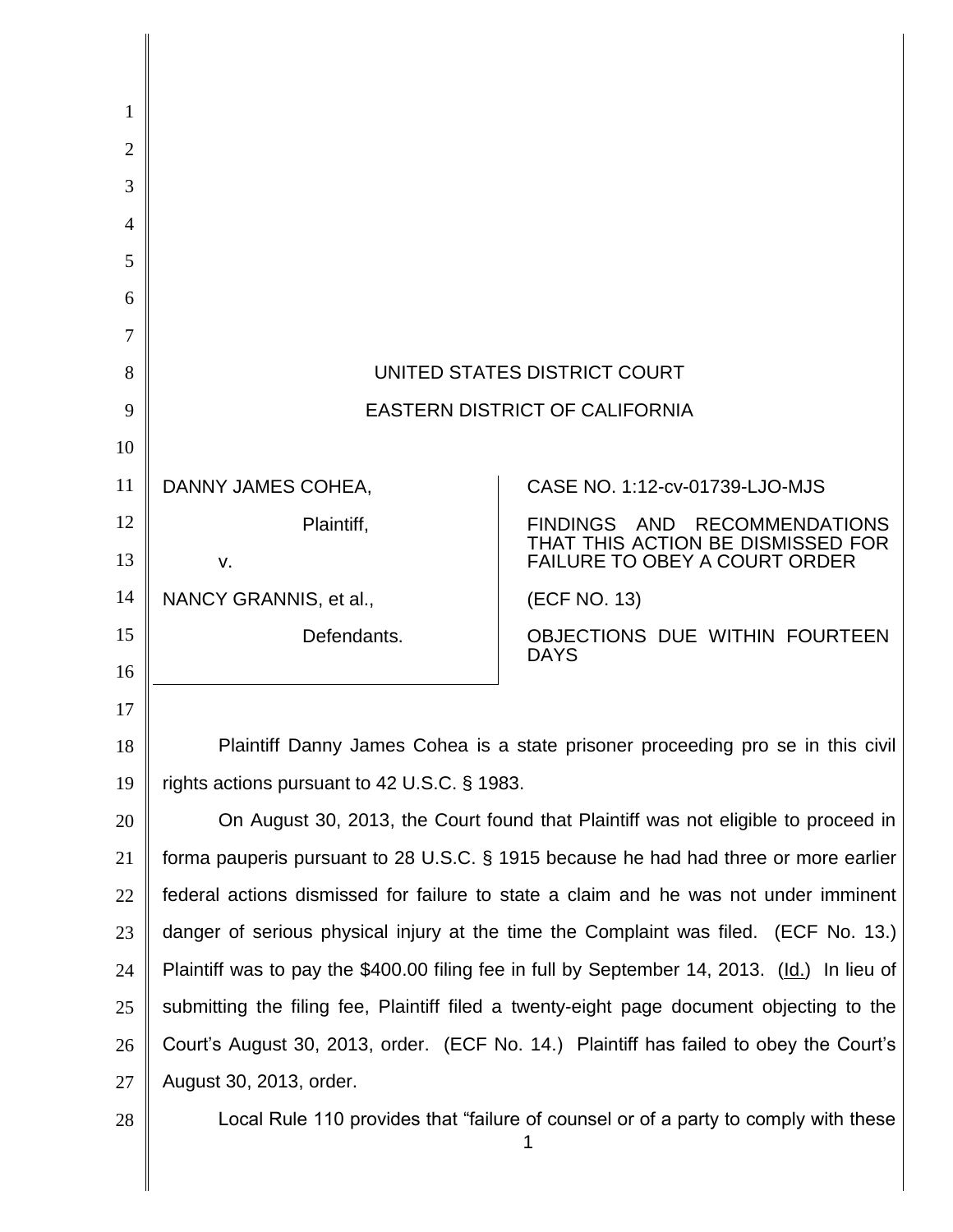1 2 3 4 5 6 7 8 9 10 11 12 13 14 15 Rules or with any order of the Court may be grounds for imposition by the Court of any and all sanctions . . . within the inherent power of the Court." District courts have the inherent power to control their dockets and "in the exercise of that power, they may impose sanctions including, where appropriate . . . dismissal [of a case]." Thompson v. Housing Auth., 782 F.2d 829, 831 (9th Cir. 1986). A court may dismiss an action, with prejudice, based on a party's failure to prosecute an action, failure to obey a court order, or failure to comply with local rules. See, e.g., Ghazali v. Moran, 46 F.3d 52, 53-54 (9th Cir. 1995) (dismissal for noncompliance with local rule); Ferdik v. Bonzelet, 963 F.2d 1258, 1260-61 (9th Cir. 1992) (dismissal for failure to comply with an order requiring amendment of a complaint); Carey v. King, 856 F.2d 1439, 1440-41 (9th Cir. 1988) (dismissal for failure to comply with local rule requiring pro se plaintiffs to keep court apprised of address); Malone v. U.S. Postal Service, 833 F.2d 128, 130 (9th Cir. 1987) (dismissal for failure to comply with a court order); Henderson v. Duncan, 779 F.2d 1421, 1424 (9th Cir. 1986) (dismissal for lack of prosecution and failure to comply with local rules).

16 17 18 19 20 21 22 In determining whether to dismiss an action for lack of prosecution, failure to obey a court order, or failure to comply with local rules, the Court must consider several factors: (1) the public's interest in expeditious resolution of litigation; (2) the Court's need to manage its docket; (3) the risk of prejudice to the defendants; (4) the public policy favoring disposition of cases on their merits; and (5) the availability of less drastic alternatives. Thompson, 782 F.2d at 831; Henderson, 779 F.2d at 1423-24; Malone, 833 F.2d at 130; Ferdik, 963 F.2d at 1260-61; Ghazali, 46 F.3d at 53.

23 24 25 26 27 28 In the instant case, the Court finds that the public's interest in expeditiously resolving this litigation and the Court's interest in managing its docket weigh in favor of dismissal. The third factor, risk of prejudice to defendants, also weighs in favor of dismissal, since a presumption of injury arises from the occurrence of unreasonable delay in prosecuting an action. Anderson v. Air West, 542 F.2d 522, 524 (9th Cir. 1976). The fourth factor -- public policy favoring disposition of cases on their merits -- is greatly

2